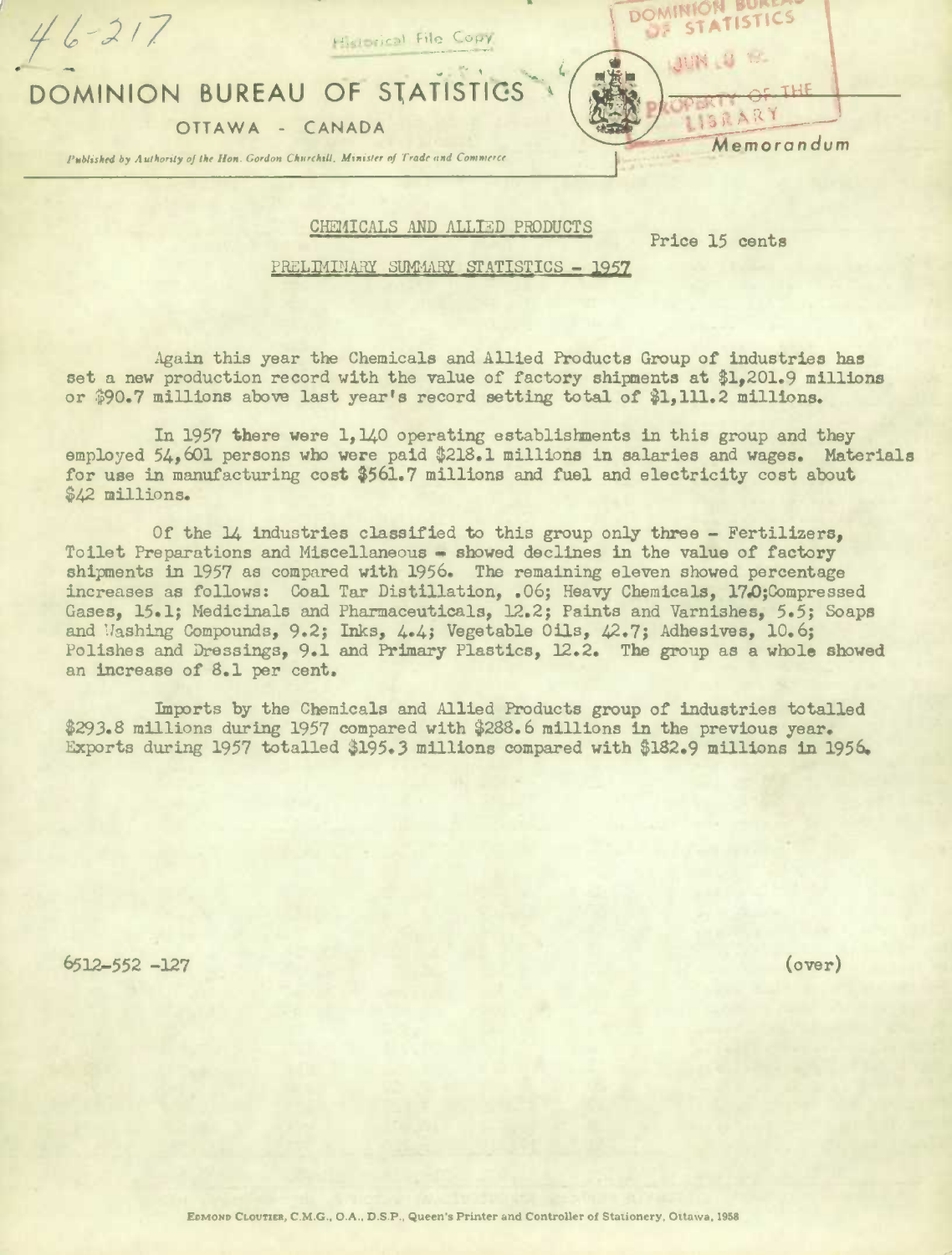Chemicals

Table 1 - Principal Statistics for the Chemicals and Allied Products Group, Significant Years 1920-1957 and by Industries, 1956 and *1957* -

|                              |           |           |          | $\pm$ car b $\pm$ / $\sim$ $\pm$ / $\sim$ f card by the disc of tops $\pm$ / $\sim$ card $\pm$ / $\sim$ |           |             |  |
|------------------------------|-----------|-----------|----------|---------------------------------------------------------------------------------------------------------|-----------|-------------|--|
|                              | Estab-    |           | Salaries | Cost of                                                                                                 | Cost at   | Gross       |  |
| Year and industry            | lishments | Employees | and      | fuel and                                                                                                | plant of  | selling     |  |
|                              |           |           | wages    | electricity                                                                                             | materials | value of    |  |
|                              |           |           |          | at plant                                                                                                | used      | products    |  |
|                              | No.       | No.       |          | (ooo's of dollars)                                                                                      |           |             |  |
| 1920 0000000000000000000000  | 451       | 16,651    | 20,695   | 3,259                                                                                                   | 58,550    | 117,831     |  |
| 1925                         | 510       | 14,128    | 17,887   | 3,274                                                                                                   | 42,855    | 99,393      |  |
| 1929                         | 557       | 16,694    | 22,639   | 4,575                                                                                                   | 55,184    | 138,545     |  |
| 1933                         | 696       | 15,397    | 18,739   | 3,155                                                                                                   | 34,272    | 92,821      |  |
| 1937                         | 754       | 21,968    | 28,613   | 5,222                                                                                                   | 64,461    | 148,973     |  |
| 1939                         | 808       | 22,595    | 31,568   | 5,259                                                                                                   | 65,231    | 159, 537    |  |
| 1943                         | 945       | 92,288    | 146,677  | 17,653                                                                                                  | 368,111   | 765,218     |  |
| 1946                         | 1,021     | 37,378    | 66, 538  | 13,340                                                                                                  | 159,308   | 376,288     |  |
| 1949                         | 1,037     | 41,328    | 100,691  | 19,218                                                                                                  | 280,009   | 587, 398    |  |
| 1951                         | 1,037     | 45,664    | 131, 310 | 25,506                                                                                                  | 366,958   | 776,489     |  |
| 1952                         | 1,075     | 47,694    | 148,076  | 24,656                                                                                                  | 357,818   | 796,562     |  |
| 1953                         | 1,105     | 50,207    | 164,591  | 29,541                                                                                                  | 403,686   | 881,503     |  |
|                              | 1,116     | 51,603    | 177,312  | 32,213                                                                                                  | 437,051   | 935,725     |  |
| 1955                         | 1,126     | 51,856    | 185,268  | 33,086                                                                                                  | 480,104   |             |  |
|                              |           |           |          |                                                                                                         |           | 1,044,079   |  |
| 1956 (Final)                 |           |           |          |                                                                                                         |           |             |  |
| Coal ar distillation         | п         | 537       | 2,458    | 704                                                                                                     | 8,049     | 13,221      |  |
| Heavy chemicals              | 48        | 9,083     | 40,665   | 17, 194                                                                                                 | 85,088    | 193,541     |  |
| Compressed gases             | 53        | 1,399     | 5,083    | 698                                                                                                     | 3,452     | 20,973      |  |
| Fertilizers                  | 45        | 2,958     | 11,757   | 2,700                                                                                                   | 43,295    | 83,399      |  |
| Medicinals & parmaceuticals  | 212       | 7,801     | 25,953   | 924                                                                                                     | 38,009    | 122,592     |  |
| Paints and varnishes         | 126       | 6,211     | 22,713   | 970                                                                                                     | 65,156    | 126, 312    |  |
| Soaps and washing compounds  | 1/2       | 3,722     | 14,514   | 1,325                                                                                                   | 45,955    | 109,385     |  |
| Toilet preparations          | 91        | 2,288     | 6,402    | 158                                                                                                     | 16,361    | 41,325      |  |
| Inks                         | 33        | 994       | 3,755    | 145                                                                                                     | 6,780     | 15,903      |  |
| Vegetable oils               | 12        | 672       | 2,584    | 523                                                                                                     | 37, 107   | 42,239      |  |
| Adbesives                    | 29        | 611       | 2,153    | 412                                                                                                     | 5,424     | 12,330      |  |
| Polishes and dressings       | 45        | 828       | 2,822    | 135                                                                                                     | 9,769     | 20,847      |  |
| Plastics (primary only)      | 25        | 3,260     | 13,855   | 1,703                                                                                                   | 46,912    | 82,739      |  |
| Miscallaneous *              | 259       | 12.457    | 46.029   | 9.047                                                                                                   | 116,207   | 225.428     |  |
|                              |           |           |          |                                                                                                         |           |             |  |
| TOTAL                        | 1,131     | 52,821    | 200, 743 | 36,639                                                                                                  | 527,564   | 1, 111, 233 |  |
| 1957 (Preliminary)           |           |           |          |                                                                                                         |           |             |  |
| Coal tar distillation        | 11        | 528       | 2,502    | $74$ ?                                                                                                  | 7,988     | 13,971      |  |
| Heavy chemicals              | 53        | 10, 167   | 47,414   | 20,612                                                                                                  | 96,829    | 226, 381    |  |
| Compressed gases             | 55        | 1,706     | 6,970    | 751                                                                                                     | 4,115     | 24,161      |  |
| Fertilizers,                 | 45        | 3,042     | 12,605   | 3,016                                                                                                   | 46,007    | 82,642      |  |
| Medicinals & pharmaceuticals | 210       | 8,185     | 28,333   | 1,059                                                                                                   | 41,361    | 137,597     |  |
| Paints and varnishes         | 129       | 6,329     | 23,626   | 1,017                                                                                                   | 66,796    | 133,225     |  |
| Soaps and washing compounds  | 138       | 3,650     | 15,245   | 1,363                                                                                                   | 47,922    | 119,516     |  |
| Toilet preparations          | 91        | 2,242     | 6,550    | 174                                                                                                     | 16,589    | 40,984      |  |
| Inks                         | 32        | 966       | 3,934    | 124                                                                                                     | 7,191     | 16,597      |  |
| Vegetable oils               | 11        | 656       | 2,663    | 756                                                                                                     | 50,797    | 61,082      |  |
| Adhesives                    | 29        | 627       | 2,302    | 450                                                                                                     | 6,361     | 13,596      |  |
| Polishes and dressings       | 47        | 836       | 3,027    | 135                                                                                                     | 10,002    | 22,700      |  |
| Plastics (primary only)      | 29        | 3,452     | 16,605   | 1,974                                                                                                   | 48,627    | 92,759      |  |
| Miscellaneous *              | 261       | 12,215    | 46,280   | 9,773                                                                                                   | 111, 111  | 216,652     |  |
|                              |           |           |          |                                                                                                         |           |             |  |
| TOTAL                        | 1,140     | 54,601    | 218,056  | 41,951                                                                                                  | 561,696   | 1,291,863   |  |
|                              |           |           |          |                                                                                                         |           |             |  |

\* Includes explosives, synthetic rubber, insecticides, matches, dry colours, etc.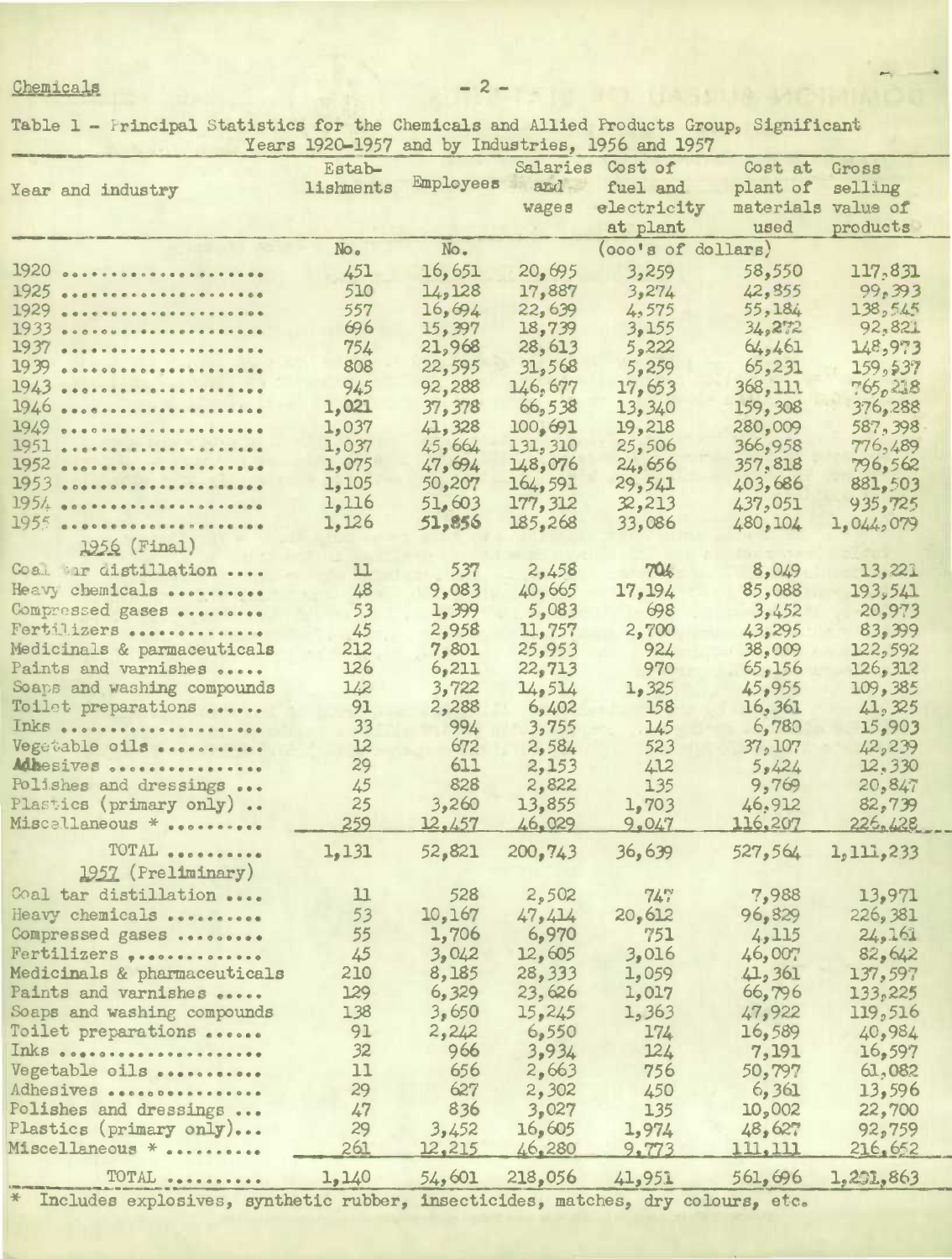## Chemicals

 $-3-$ 

able 2 - Principal Statistics for the Chemicals and Allied Products Group, by Provinces,<br>1956 and 1957

| rovince                            | Estab-<br>lishments | Employees | Salaries<br>and<br>wages | Cost of<br>fuel and<br>electricity<br>at plant | Cost at<br>plant of<br>materials<br>used | Gross<br>selling<br>value of<br>products |  |
|------------------------------------|---------------------|-----------|--------------------------|------------------------------------------------|------------------------------------------|------------------------------------------|--|
|                                    | No.                 | No.       |                          | (ooo's of dollars)                             |                                          |                                          |  |
|                                    |                     |           |                          |                                                |                                          |                                          |  |
| 1956 (Final)                       |                     |           |                          |                                                |                                          |                                          |  |
| ewfoundland<br>rince Edward Island | 5                   | 78        | 208                      | 21                                             | 831                                      | 1,469                                    |  |
| and Nova Scotia                    | 18                  | 328       | 950                      | 163                                            | 4,233                                    | 7,395                                    |  |
| ew Brunswick                       | 9                   | 149       | 468                      | 84                                             | 3,118                                    | 4,566                                    |  |
| uebec                              | 365                 | 21, 194   | 79,090                   | 10,013                                         | 178,640                                  | 356,932                                  |  |
| ntario                             | 558                 | 25,893    | 99,578                   | 22,828                                         | 290, 183                                 | 623, 257                                 |  |
| anitoba                            | 37                  | 744       | 2,165                    | 175                                            | 7,840                                    | 14,013                                   |  |
| askatchewan                        | 9                   | 200       | 780                      | 31                                             | 2,612                                    | 3,674                                    |  |
| lberta<br>ritish Columbia and      | 32                  | 1,703     | 7,636                    | 2,203                                          | 12,921                                   | 35,356                                   |  |
| Northwest Territories.             | 98                  | 2.532     | 9,867                    | 1,122                                          | 27,186                                   | 64.571                                   |  |
| CANADA                             | 1,131               | 52,821    | 200,743                  | 36,639                                         | 527,564                                  | 1,111,233                                |  |
| 1957 (Preliminary)                 |                     |           |                          |                                                |                                          |                                          |  |
| ewfoundland and                    |                     |           |                          |                                                |                                          |                                          |  |
| Prince Edward Island               | $\overline{5}$      | 78        | 216                      | 20                                             | 750                                      | 1,505                                    |  |
| ova Scotia                         | 18                  | 329       | 1,012                    | 192                                            | 4,331                                    | 7,305                                    |  |
| ew Brunswick                       | 8                   | 154       | 461                      | 90                                             | 3,074                                    | 4, 347                                   |  |
| uebec                              | 368                 | 21,587    | 83,247                   | 11,746                                         | 170,396                                  | 361,065                                  |  |
| ntario                             | 563                 | 27,024    | 111,530                  | 25,621                                         | 328,223                                  | 705,842                                  |  |
| anitoba                            | 36                  | 729       | 2,069                    | 183                                            | 7,701                                    | 16,222                                   |  |
| askatchewan                        | 9                   | 223       | 890                      | 39                                             | 2,616                                    | 3,908                                    |  |
| lberta                             | 35                  | 1,947     | 8,512                    | 2,561                                          | 15,996                                   | 41,658                                   |  |
| ritish Columbia and                |                     |           |                          |                                                |                                          |                                          |  |
| Northwest Territories.             | 98                  | 2,530     | 10.119                   | 1.499                                          | 28,609                                   | 60.011                                   |  |
| CANADA                             | 1,140               | 54,601    | 218,056                  | 41,951                                         | 561,696                                  | 1,201,863                                |  |